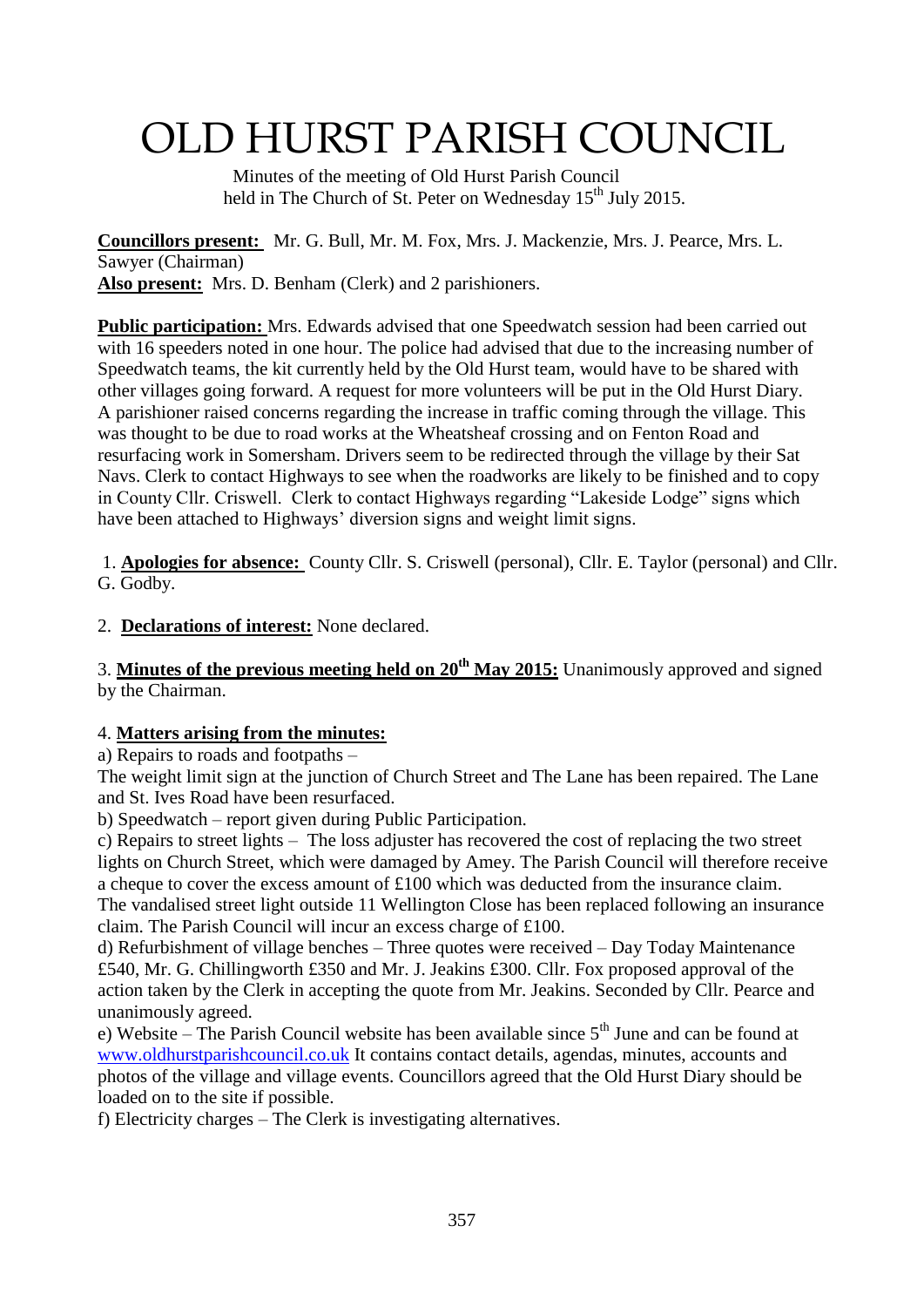### 5. **Finance.**

a) Payment of outstanding debts.

Cllr. Mackenzie proposed retrospective approval of payment of items (1) to (5) and approval of payment of item (6). Seconded by Cllr. Fox and unanimously agreed.

(1) Cq. No. 000431 - £120.15, Mrs. D. Benham, wages & expenses for May.

(2) Cq. No. 000432 - £23.00, HMRC, PAYE/NI May.

(3) Cq. No. 000433 - £163.20, AskiT Services, new website and annual maintenance charge.

(4) Cq. No. 000434 - £92.24, Mrs. D. Benham, wages & expenses for June.

(5) Cq. No. 000435 - £23.20, HMRC, PAYE/NI June

(6) Cq. No. 000436 - £402.60, K & M Lighting Services, repair to street light on Wellington Close. b) Current position.

A copy of the receipts and payments and bank reconciliation was handed to each councillor.

c) Automatic enrolment for workplace pensions.

Old Hurst Parish Council's staging date is 1<sup>st</sup> October 2016. Cllr. Sawyer will contact SR Howells to discuss action required.

6. **Police matters:** Crimes in Old Hurst shown on the police website: April – 1, May - 2. Cllr. Bull advised that there had been a break-in at The Grove Business Park about two weeks ago.

# 7. **Correspondence.**

a) Letter from CCC regarding street lighting – forwarded to councillors on 14/7

b) Changes to local bus services – forwarded to councillors on 8/7

c) Draft statement of Licensing Policy – forwardec to councillors on 2/7

d) Houghton & Wyton Neighbourhood Plan – forwarded to councillors on 19/6

e) Consultation on the Revision of Cambridgeshire's Strategy for Flood Risk Management – forwarded to councillors on 4/6

f) Understanding Luminus : The Essential Councillor's Guide – Opportunity to attend a seminar – circulated on 2/6 but nobody available to attend.

g) Invitation to attend Wyton Airfield Stakeholders Steering Group meeting on  $24<sup>th</sup>$  July – Cllr. Sawyer to attend.

h) Local Highways Improvement Scheme 2016/17 – Councillors agreed that the Clerk should repeat the application made last year, for traffic calming near to the junction of The Lane and Church Street.

# 8. **Reports from councillors.**

Cllr. Sawyer agreed to speak to the owner of an overgrown hedge on St. Ives Road.

Clerk to report a pothole outside 2 Wellington Close. Clerk to contact the Post Office to ask for the post box to be refurbished. District Cllr. Bull advised that he had been asked to support a request by the St. Ives and District Area Road Safety Committee for a roundabout at the Wheatsheaf crossing.

Cllr. Bull advised that at the last Pidley Parish Council meeting, it had been suggested that villages could group together to employ a handyman.

Clerk to ask Highways to inspect the road leading to The Grove Business Park. Following a breakin, Cllr. Bull had received a request from one of the business owners for street lighting to be installed. Councillors agreed that this would be too costly for the Parish Council to undertake and suggest that he contact Cambridgeshire Highways or install some security lighting.